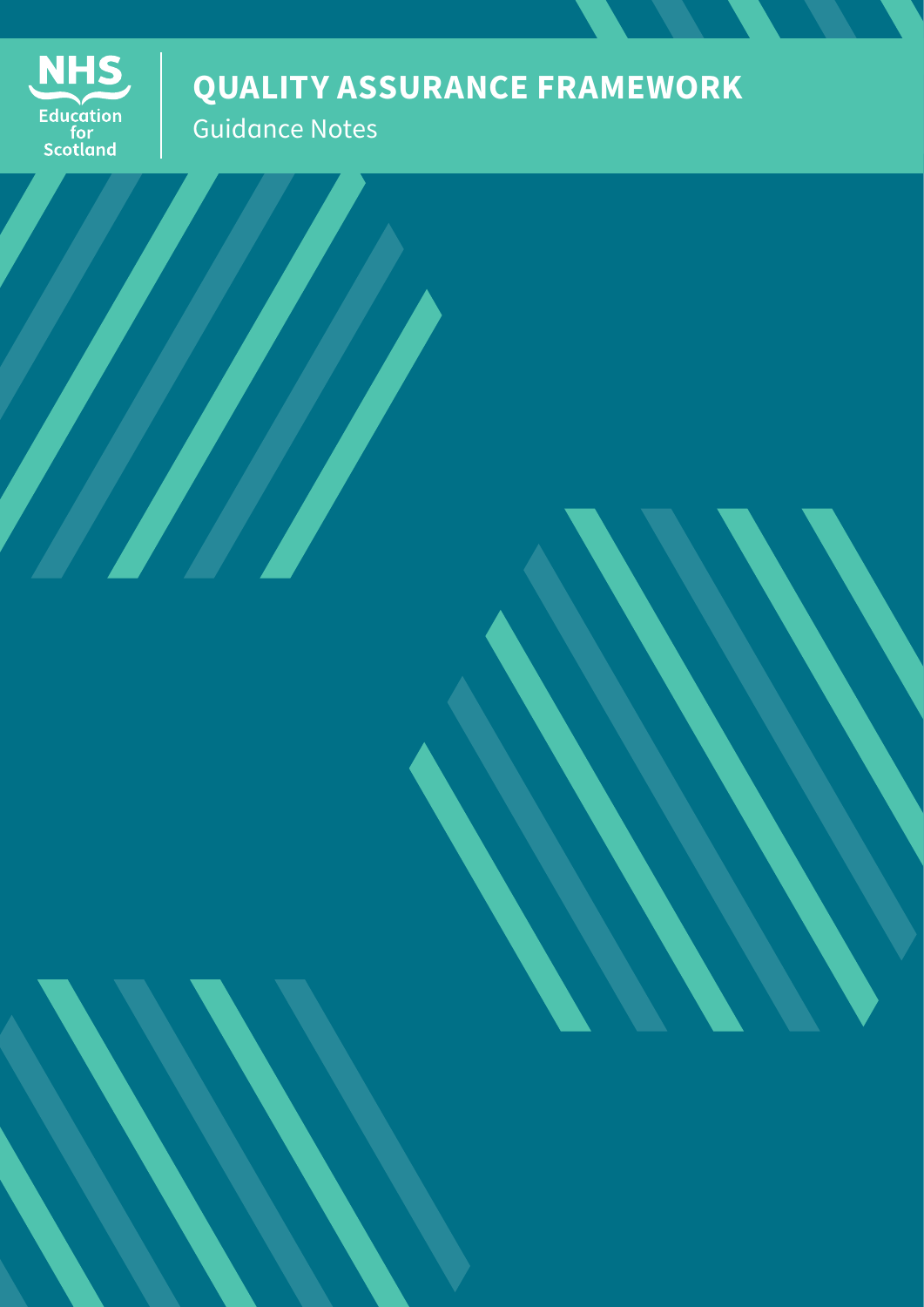**The NES Psychology Directorate Quality Assurance Framework (QAF) was developed with the aim of improving standards for the quality of education in the delivery of evidence-based1 psychological interventions and therapies.**

It was initially designed as an extension of the work in Psychology directorate on utilising the National Implementation Research Network (NIRN) model of implementation science<sup>2</sup>. As such, there is a specific focus on training with the aim of implementing evidence-based psychological therapies and interventions in this framework, with an emphasis on developing programmes and pathways of training to embed psychological therapies and interventions and where there is a specific, targeted population who will be delivering the therapy or intervention.

The implementation Tracker used in the NES Psychology Directorate will both inform and be populated by the QAF. The evaluation of the impact of educational programmes and enhancing the effectiveness for those using services is a critical aim of this framework.

At the same time, there is also a need to look at the effectiveness, impact and quality more broadly of all training and educational initiatives that underpin the implementation of psychological interventions. This QAF can also be used to ensure the quality and impact of training that is not specifically aimed at implementing a therapy or interventions, including training with knowledge based learning outcomes, overviews of frameworks and skills based training independent of a specific therapy or intervention.

An option is included in the QAF for 'not applicable' (NA) for those criteria that may not be applicable for foundation or knowledge based training which is not a part of a programme of training to implement an intervention. If 'NA' is used for a criteria, justification of its use will be important to explore.

# Introduction

- 1. Evidence Based Practice.
- 2. You can access more information on the NIRN model on their website at http://nirn.fpg.unc.edu Add Active Implementation Hub.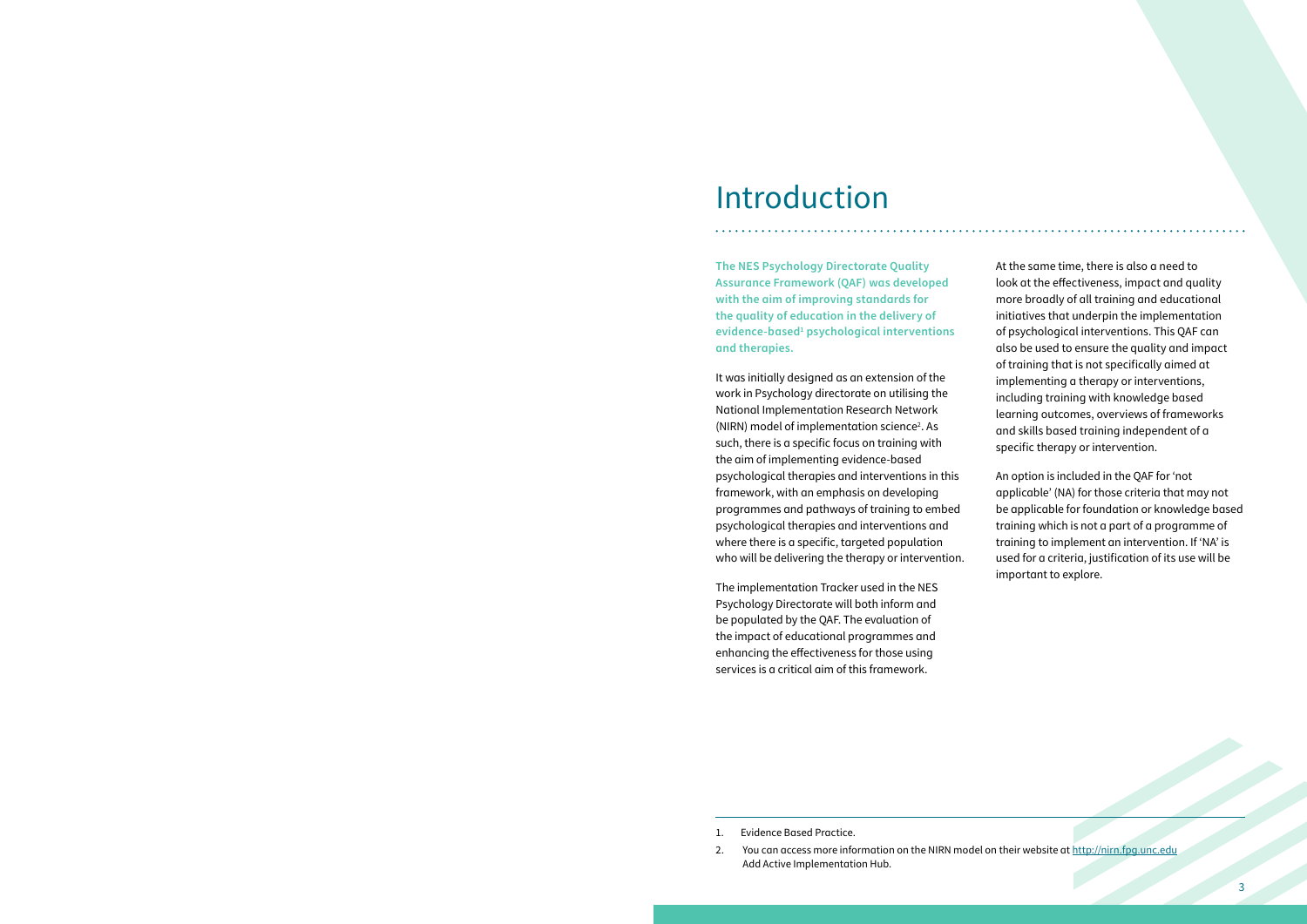**The QAF is divided into three sections, reflecting the three implementation drivers3of the NIRN model: Competence Drivers, Organisation Drivers and the Leadership Drivers.** 

The implementation drivers reflect the effective components of the process of embedding an intervention or therapy into practice. It is important to note that the NIRN model is aspirational in design. While the drivers reflect the important elements in rolling out a programme, a strength-based system analysis is emphasised. Reflection on the strengths and challenges faced in each of these three categories is encouraged to maximise effective implementation. The model suggests that the drivers are complementary and compensatory. Strengths in one driver can offset challenges in a different area. The QAF is designed as a reflective exercise to identify strengths and challenges, and to develop action plans to maximise the effectiveness of implementation drivers.

The diagram on the next page highlights the balance between the three drivers, and their impact on fidelity and improved client recovery outcomes.

The next three sections of these guidance notes provide further explanations and expand on the criteria of the three separate drivers.

# Implementation Drivers



<sup>3.</sup> A description of the NIRN Implementation Drivers can be found at http://implementation.fpg.unc. edu/sites/implementation.fpg.unc.edu/files/NIRN-ImplementationDriversAssessingBestPractices.pdf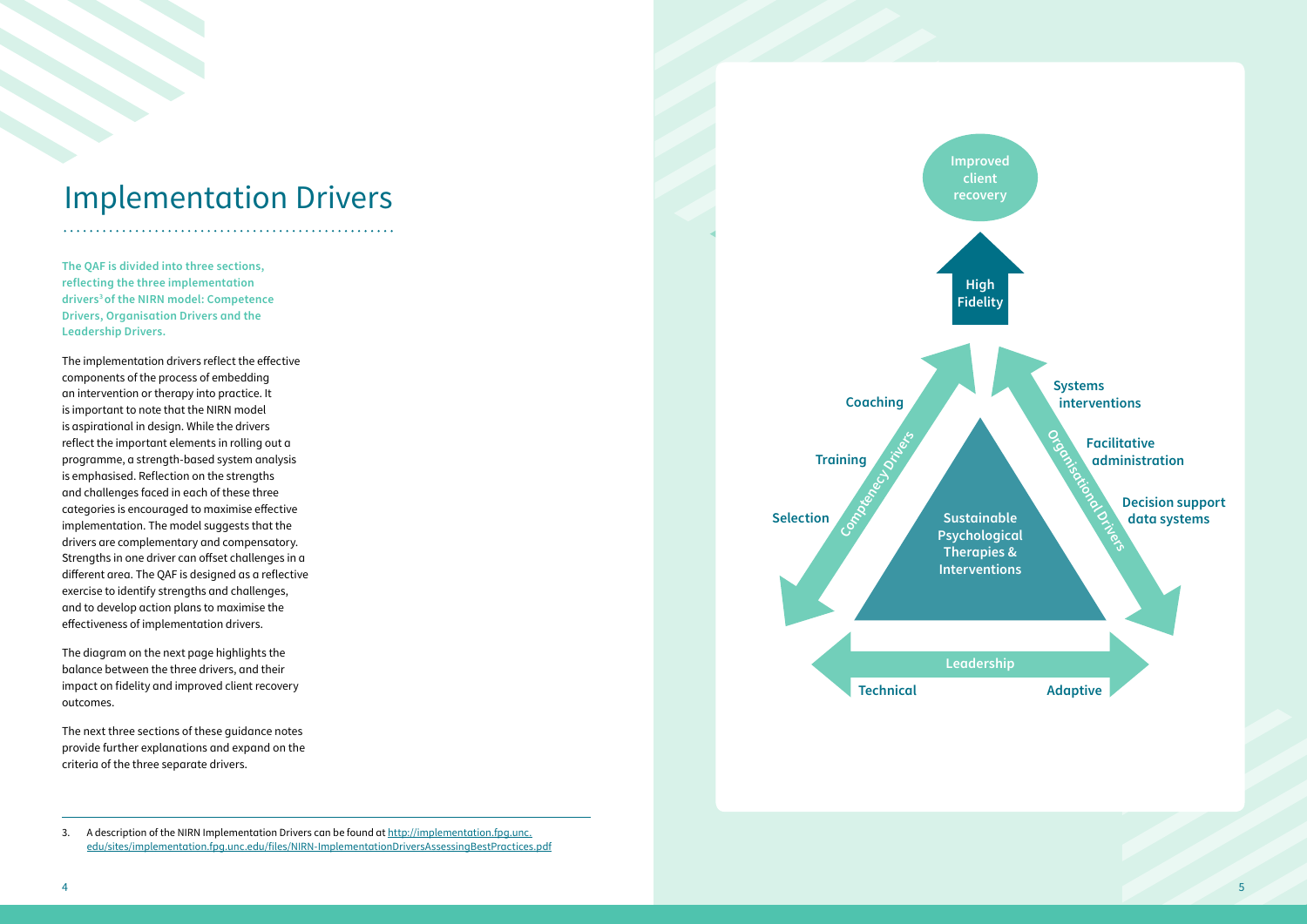**Protocols are usable in the workplace and well operationalised in order to be teachable, learnable, 'doable,' and readily assessed.**  In this case, the QAF is exploring the actual intervention which is being taught. Is the intervention itself manualised so that practitioners will be able to learn, do and assess practice. In the case of knowledge based training, NA can be used. However, all skills based training should consider how the skills is taught, learned, done and assessed. NES wants to provide standardised and consistent training on interventions which are delivered in a valid and reliable way based on a manualised approach. The manualisation of the training is a different criteria.

### **Criteria set for the selection of staff or participants.**

The primary focus of the QAF is on implementing an evidence based intervention of which training is a part, where there is a specific targeted population who will be delivering the training. In this case, selection is important to consider. This is different to training where the learning outcomes are focused on general knowledge and/or overviews of frameworks. In this case, NA may be utilised. However, it may still be important to set the criteria for participants in order to ensure there is a clear and transparent process of determining who will be included on the course, and who may be need to be excluded. In addition, it is essential to ensure that those



receiving the training will be able to benefit from and use the materials in order to assess the educational impact of the training with reliability and validity. Questions include whether the training is targeted at the correct staff group and whether the staff will be able to use the knowledge or information. The criteria may be as broad as targeting employed staff working in a certain area, or employed and volunteer staff, or it may be a subgroup of staff.

The Hexagon Tool was developed by NIRN to explore the fit between an intervention and the workplace by considering six broad factors, including 1) the needs of the individuals in the programme; 2) the fit with policy, priorities and values; 3) resource availability; 4) evidence that the outcomes might be expected in the specific setting; 5) readiness for replication' and 6) capacity to implement<sup>5</sup>.

### **Process in place to assess baseline knowledge, competence and/or experience needed to fully benefit from training.**

NIRN emphasises the importance of 'Usable Interventions.' An intervention needs to be teachable, learnable, 'doable' and readily assessed. This means that it needs to be well operationalised in order to assess fidelity, with the critical components identified and acceptable variations of practice defined $6$ .

An application process is in place to assess baseline knowledge, competence, job role or the experience needed to benefit from training. Transparency of the assessment process is essential are needed to select and to turn down applications. While often used, applications that use self-report may pose challenges in selecting the appropriate participants. Appropriateness of participants may use multiple layers of selection criteria and there is a role for using HPC or BABCP registration as a part of the process. Portfolios can also play an important part in evidencing appropriateness.

4. The Psychological Therapies Matrix can be found at http://www.nes.scot.nhs.uk/education-and-training/ by-discipline/psychology/the-matrix-(2015)-a-guide-to-delivering-evidence-based-psychological-therapiesin-scotland.aspx

### **Criteria Guidance**

**Intervention is evidence-based and, if appropriate, compliant with the Matrix.**  The Psychological Therapies Matrix4 provides a guide to planning and delivering evidence-based psychological therapies and interventions and a summary of the information on the current evidence base for various therapeutic approaches. There will also be examples of interventions which are derived from an established evidence base, such as interventions developed from the principles of cognitive behavioural practice. When considering whether an intervention is evidence-based or evidence derived, it is useful to review the components identified by NIRN. More specifically, is the intervention teachable, learnable, 'doable,' and readily assessable. The intervention needs to be operationally defined sufficiently to ensure that the outcomes can be assessed with validity and reliability, and that it can be replicated with fidelity.

### **Intervention is a good fit with the workplace and target population (Hexagon Tool).**

### **Clinical protocols available for the psychological intervention which are compliant with the research which established the evidence base.**

# Competency Drivers

- 5. The Hexagon Tool can be found at http://implementation.fpg.unc.edu/sites/implementation.fpg.unc.edu/ files/NIRN-TheHexagonTool.pdf
- 6. For more information on Usable Interventions, see http://implementation.fpg.unc.edu/sites/implementation. fpg.unc.edu/files/AIHub-Handout10-UsableInterventions.pdf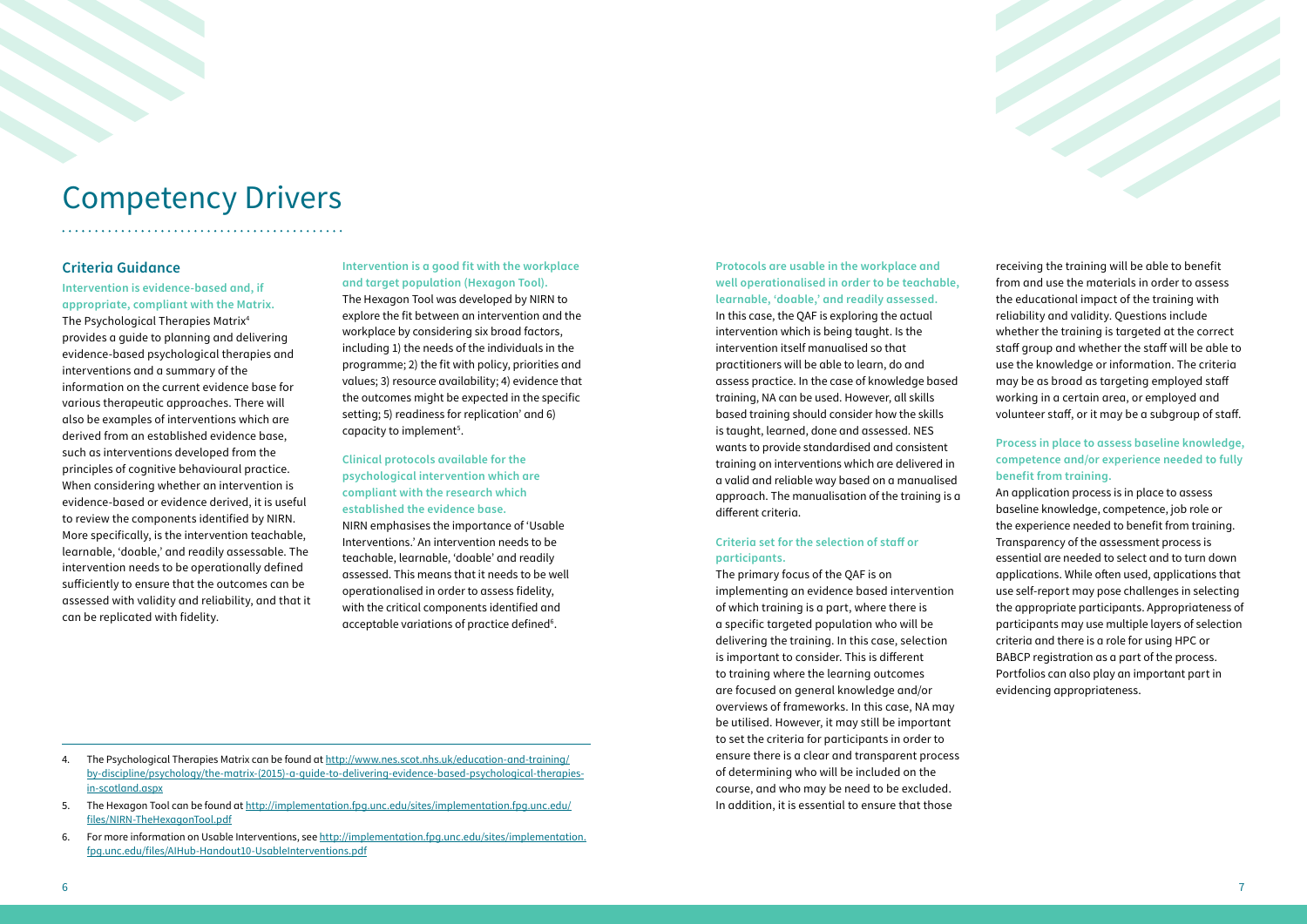**A Constructive Alignment Matrix is used to link the ILO's to the course materials and performance assessment or application of knowledge.** 

As described above, the process of constructive alignment is a useful exercise to ensure the links between the ILO's, activities and exercises of the course, and assessment of knowledge and skillsbased performance assessment. Performance assessment will be especially important to consider when delivering training to implement a therapy or intervention. In the case of knowledge-based training, this assessment may be the application of the knowledge to workplace practice.

In planning the training programme, it is important to analyse the time needed for skills development and performance assessment. Without adequate time, it will be difficult to meet the skills-based ILO's.

### **Learning activities are relevant to the therapy, intervention or knowledge framework and aligned with learning outcomes.**

It is important to assess the learning activities in relation to their relevance to implementation of the therapy/intervention and workplace practice.

### **Adequate time is allowed for skills development and competency criteria to be demonstrated.**

### **Performance assessment/direct observation of practice aligned to learning outcomes.**

The Contract of the Contract of

It is essential to include performance assessment and/or direct observation of practice in assessing the ILO's. Performance assessment should be aligned to competence frameworks when implementing a therapy/intervention. In the case of knowledge-based practice, the focus is on the application of the knowledge or framework to the workplace.

### **Application of skills-based learning to workplace-based caseload.**

The teaching activities should directly relate the materials to the experience of the practitioners in their own workplace. Trainers should be able to address any unique or specific issues that arise in the workplaces of the practitioners.

### **Feedback from training and implementation built into curriculum for evaluation.**

A feedback loop should be in place to utilise participant comments and reactions to inform and improve future delivery of training and implementation.

### **Intended Learning Outcomes (ILO's) and materials are benchmarked to a competence framework or accepted framework of practice.**

7. For more information on the Scottish Credit and Qualifications Framework, see http://scqf.org.uk/media/ 1108/scqf-a4-purple-leaflet-final-july-2014-web.pdf

The Intended Learning Outcomes should be linked to a framework that defines that skills needed to deliver the intervention or skill set. These frameworks are often derived from research based trials of the intervention or from an expert consensus of practitioners in the field. More broadly, ILO's may be benchmarked to the Scottish Credit and Qualifications Framework (SCQF)7 . The SCQF provides a structure to assess the level of academic achievement reflected by the ILO's and emphasises the importance of 'outcome-based learning.' The use of the SCQF Framework in benchmarking ILO's also allows comparison of courses across the academic levels of achievement.

**Intended Learning Outcomes (ILO's) are linked to the course materials and exercises, and include some type of assessment which includes assessment of acceptable variations in practice.**  Constructive alignment<sup>8</sup> refers to the process of linking the ILO's to activities and exercises of the course, and then to assessment of knowledge and skills-based performance. The assessment needs to differentiate between acceptable variations in practice, as well as identifying unacceptable practice.

**All training and intervention materials take into account equality and diversity principles to ensure accessibility for both practitioners and service users.** 

Accessibility needs to be considered for both the training event and materials, as well as highlighting the ways in which accessibility of the intervention can be enhanced. For instance, trainers need to be aware of visual, hearing, physical or cognitive needs of their participants to enhance the learning experience. At the same time, it is important to explore within the training ways in which to enhance the accessibility of the intervention. This is often done automatically within a training setting, but it is useful to reflect on ways in which equality and diversity principles are built into the training experience.

### **Measurable and specific intended learning outcomes (ILO's).**

Intended learning outcomes should identify the planned results of the training in a precise and concise statement. The ILO needs to be able to be measured in order to assess the effectiveness of the learning activities.

9. https://modules.fpg.unc.edu/sisep/coaching\_overview/index.html

<sup>8.</sup> Constructive Alignment refers to the process of linking ILO's to the course materials and exercises and then to an assessment process. For more information, see http://www.johnbiggs.com.au/academic/ constructive-alignment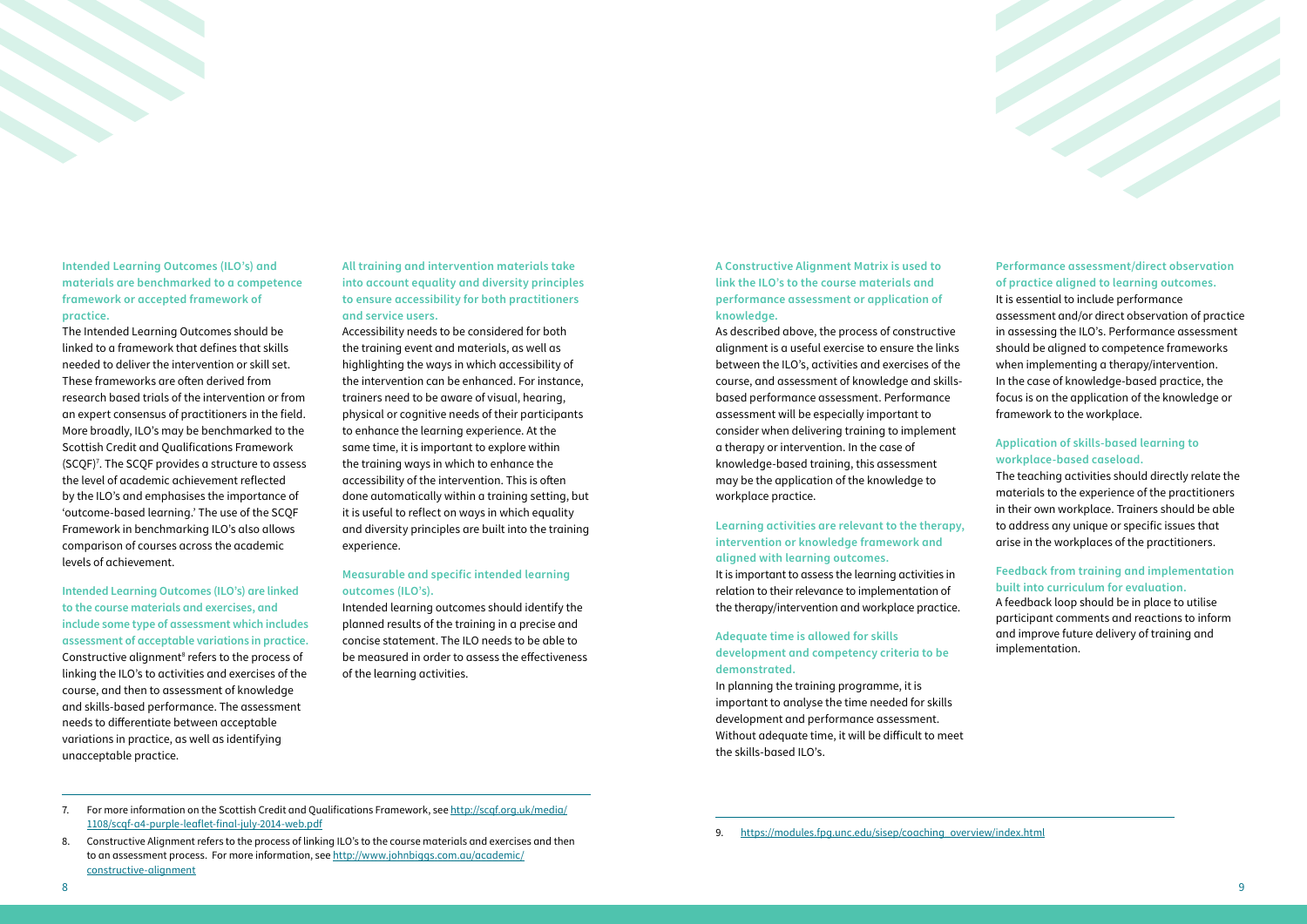### **Impact Assessment Tracker utilised to monitor implementation or impact of training.**

An Impact Assessment Tracker is a tracking tool that is used to monitor important points of the implementation process, as mapped by the NIRN Competency Driver model $11$ . Implementation trackers typically provide a framework to document the attainment of selection, training, coaching, performance assessment and fidelity criteria of participants in a training programme.

### **Processes to ensure ongoing fidelity assessment are established using the differential response model.**

A key principle of evidence-based therapies and interventions is ensuring that implementation in the workplace matches the way in which the therapy/intervention was implemented in research studies. Fidelity assessment asks whether the therapy/intervention is implemented in a way that adheres to the principles, procedures and processes of the original therapy/intervention. An important part of this process is to use the competencies and standards of the original model to assess the performance of practitioners, including acceptable variations in practice as well as identifying unacceptable practice. Fidelity of practice is essential in ensuring consistency across practitioners.

### **Processes are in place to monitor the effectiveness of training, coaching and supervision.**

**Established knowledge and competency framework standards designed for trainers, coaches and/or supervisors.**  Parallel to established knowledge and competency frameworks for practitioners, it is important that there are established competence frameworks for trainers, coaches and supervisors. Standards of competence should be outlined for those who are supporting practitioners in the development of their skills in order to ensure consistency of knowledge and skills development training across trainers, coaches and supervisors as technical leaders<sup>10</sup>.

While fidelity is important to assess, it is also essential to have an evaluation strategy that will provide evidence of the effectiveness of the implementation of the programme, including training, coaching and supervision. While fidelity to the original research-based model is important, the effectiveness with the current population is also critical to establish.

### **Fidelity and evaluation measures established to improve programme and practice outcomes.**

The fidelity and evaluation strategies should feed back into the programme development to improve implementation and outcome.

### **Coaching of skills based on acceptable variations in practice, as well as identifying unacceptable practice.**

As a part of the competency driver, the NIRN model emphasises the essential role of coaching as a focused process of facilitating change and enhancing skills through observation, prompting, performance feedback and scaffolding supports (e.g. modelling and coleading)9 . In order to facilitate this process, acceptable variations in practice need to be defined, along with unacceptable variations of practice based on a framework that defines that skills needed to deliver the intervention or skill set. These frameworks are often derived from research-based trials of the intervention or from an expert consensus of practitioners in the field.

### **Supervision based on skills-based competency framework.**

Supervision should also include a competence framework that is derived from researchbased trials or from an expert consensus of practitioners in the field.

### **Trainers, coaches and/or supervisors have the knowledge, skills and experience in delivering the specific intervention in practice.**

Trainers, coaches and supervisors are important as competent technical experts and need experience in delivering the knowledge and skillsbased interventions in their role of training others.

### **Training curriculum for trainers, coaches and supervisors meet the sound academic principles outlined above.**

The training curriculum for trainers, coaches and supervisors should meet the same academic principles as outlined above for practitioners.

10. A description of the NIRN Implementation Drivers can be found at http://implementation.fpg.unc.edu/ sites/implementation.fpg.unc.edu/files/NIRN-ImplementationDriversAssessingBestPractices.pdf

11. A description of the NIRN Competency Driver can be found at http://implementation.fpg.unc.edu/ sites/implementation.fpg.unc.edu/files/NIRN-ImplementationDriversAssessingBestPractices.pdf

#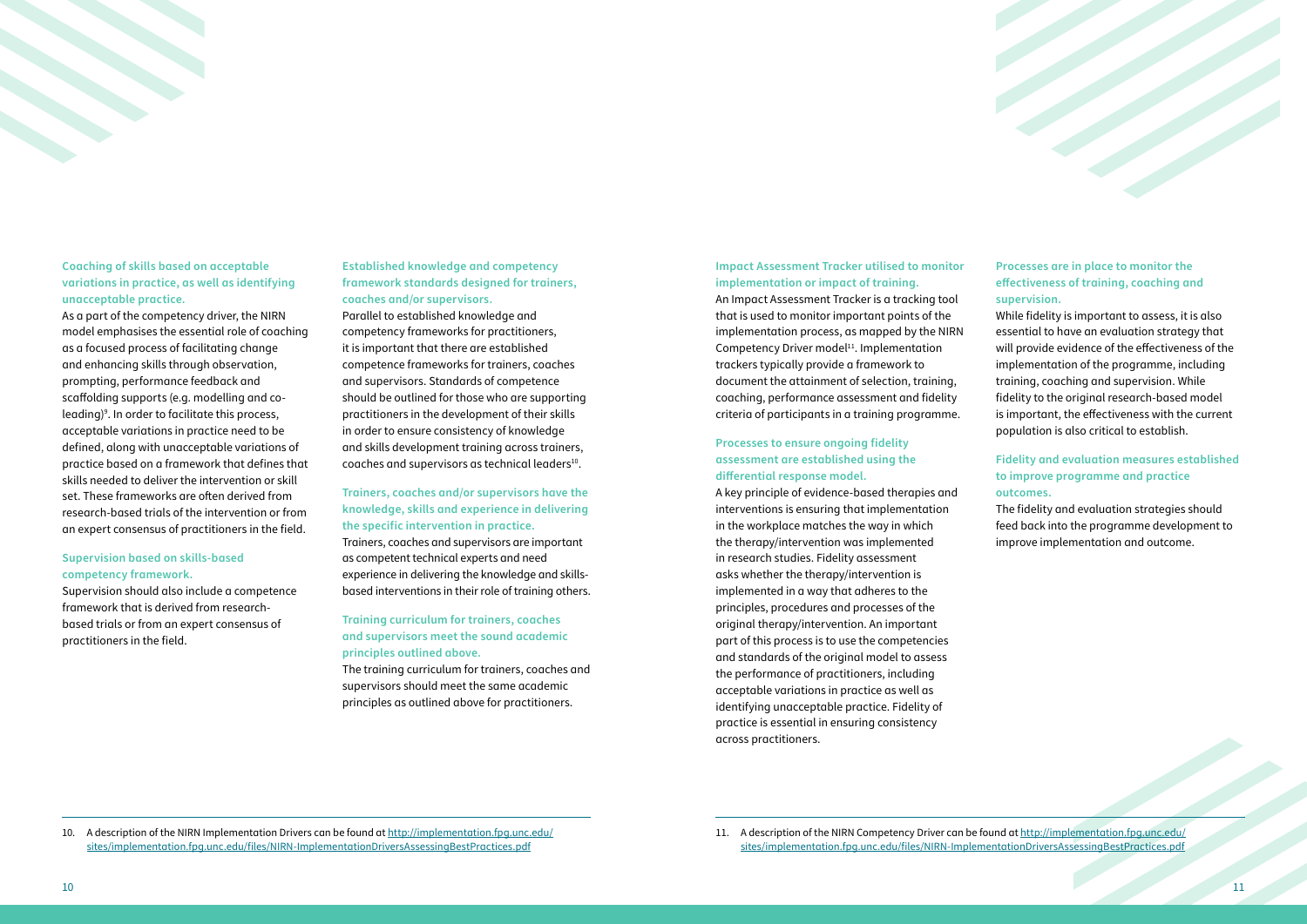

### **Communication processes are established to support implementation of the training or intervention.**

Communication plays a critical role in implementation, and it is important to proactively plan for the ways in which trainers, specialists, practitioners, managers, and stakeholders will communicate. There will be a need to organise and communicate information about training venues, participants, and any precourse learning. Dissemination of the training materials (e.g. from printed course folders, copied handouts, emailed materials, downloadable manuals, to providing large amounts of resources on USB sticks) will need to be planned. Providing updates to managers may be included in the plan, as well as ways to include and update stakeholders. Finally, as implementation data and evaluation is collected, there will need to be a plan for reporting on the impact of the project.

### **Data from managers, staff and the target population is gathered to monitor implementation and assess impact and effectiveness.**

An evaluation strategy is important to monitor implementation process, and gather feedback from staff and those using the service to assess impact and effectiveness.

### **Designated person accountable for managing data support systems that are adequate to monitor implementation.**

Following from this, it is important to have someone identified who will ensure that implementation data is collected and that there is a robust system to process, report and feed back into the ongoing implementation. Privacy and confidentiality standards need to monitored to ensure compliance.

### **Key stakeholders are engaged to support practice.**

The key stakeholders of the training should be identified and engaged. Stakeholders may include those in strategic, commissioning, or managerial positions whose decisions might impact upon the delivery or implementation of the training. In addition, it is important to include practitioners potentially involved with implementation and the target population of the therapy, intervention or knowledge.

### **Criteria Guidance**

**Training is only delivered where it is possible to work with a person who has the authority to coordinate training/coaching/supervising of staff and monitor implementation or application of knowledge to practice.**  In order to enhance the implementation potential, it is important to have clear agreements with the service(s) where the training is taking place to ensure there is organisational support for the roll-out. This includes having a contact person(s) identified who is able to address issues that arise such as release and coordination of staff and ways in which the training is implemented in daily practice. The person may be considered a 'lead person' or called a 'champion' of the intervention in the service. While they may not have direct managerial responsibility, the key is to have a named person in the service who can coordinate with management and trainers, and ensure communication channels with trainers.

### **Where e-learning resources are involved, staff have the resources and access to appropriate systems.**

While e-learning provides a platform to disseminate large amounts of information and enhances accessibility by allowing flexibility in scheduling and time spent on the learning, there are often challenges in staff accessing e-learning. It is important to consider and problem-solve any potential barriers to staff

accessing e-learning, including access to computers, age of computer and software, internet connections and any firewall issues.

### **Implementation of the intervention is built into job plans, or alternatively application of knowledge is appropriate for service.**

When the implementation of an intervention is planned, it is critical to ensure that staff have protected time for the delivery of the intervention. In some cases, the delivery of the intervention will become a part of the practitioners existing practice. In other cases, it will important to build the new intervention into their existing role or job plan.

### **Adequate release time is scheduled to allow for training and skills development.**

It is also essential that adequate time is built in to the schedules of practitioners for skills-based training with observed practice and ongoing skill development in coaching or supervision. As an organisational issue, planning for this time at the start will maximise the potential for effective implementation.

# Organisational Drivers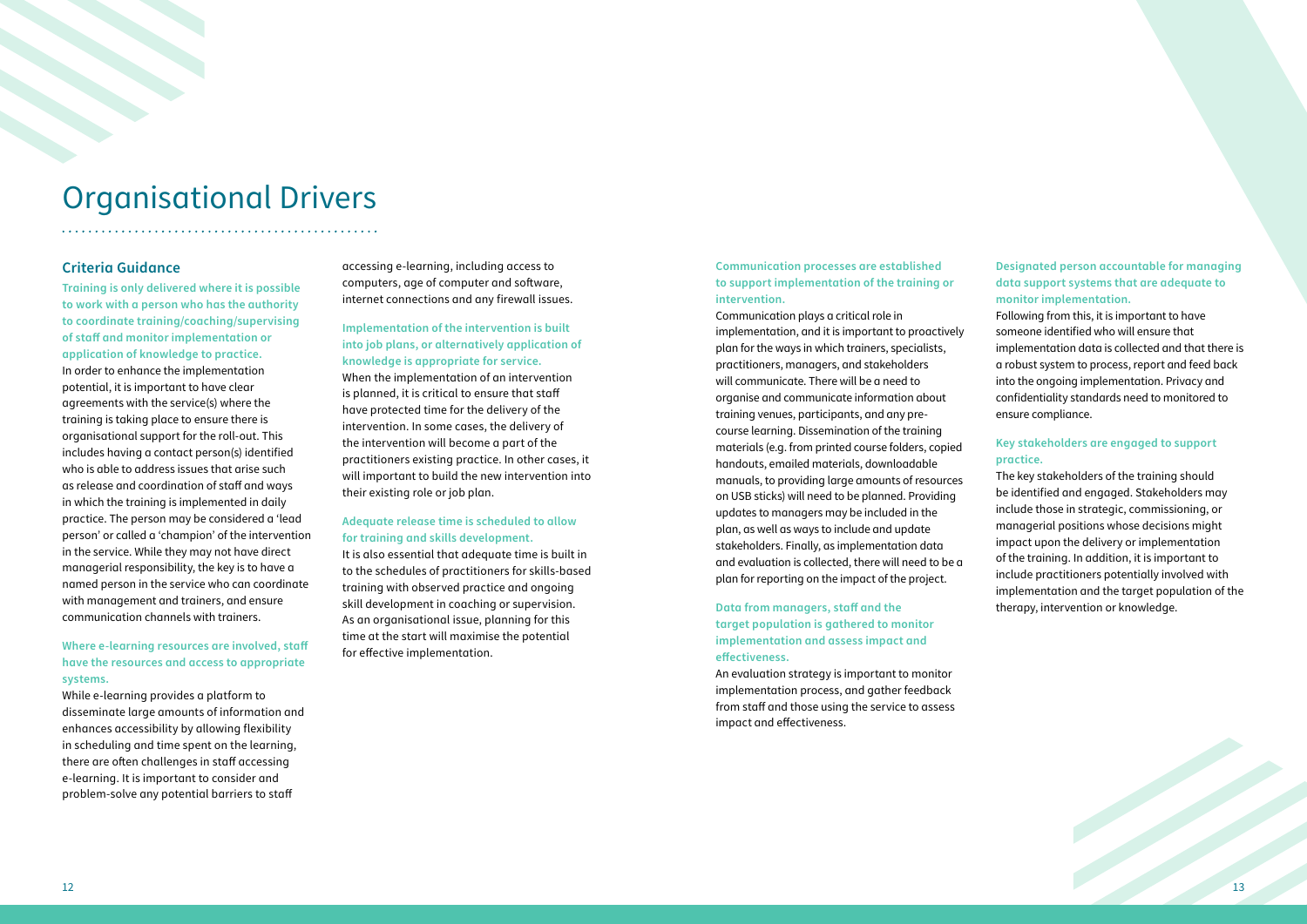# Leadership Drivers Glossary

. . . . . . . . . . . . . . . . . . .

### **Criteria Guidance**

Implementation of the therapy/intervention or knowledge-based training is reliant on appropriate resources being available to support the roll-out of the training. Systems and strategies need to be developed to engage with those making decisions to communicate clearly the resources needed for implementation or application. The Hexagon Tool can assist with this process $12$ .

**Processes established to engage with funders and service delivery system to ensure appropriate resources.** 

### **Processes established to ensure intervention is strategically aligned to national and local strategies.**

An assessment of the fit with national and local strategies is essential in order to maximise potential for successful implementation. Again, the Hexagon tool is a useful resource to consider.

### **Training programme organiser has a process to identify challenges to implementation.**

Adaptive leadership involves the identification of implementation strengths and barriers. The challenges to implementation need to be recognised and addressed as early as possible.

### **Good practice and/or impact of intervention disseminated.**

Communicating good practice, the impact of training, successful implementation and the challenges experienced during the project is essential for ongoing development. Dissemination can range from reporting the results of the project to the service and participants, to communicating the impact to funding bodies, to writing a peer reviewed article.

12. The Hexagon Tool can be found at http://implementation.fpg.unc.edu/sites/implementation.fpg.unc.edu/ files/NIRN-TheHexagonTool.pdf

### **Constructive Alignment**

Constructive Alignment refers to the process of linking ILO's to the course materials and exercises and then to an assessment process. For more information, see http://www.johnbiggs. com.au/academic/constructive-alignment *(Accessed 30 May 2018)*

### **Evidence-based practice**

The Oxford Dictionary defines evidence-based as "Denoting an approach to medicine, education, and other disciplines that emphasizes the practical application of the findings of the best available current research." Evidence-based practice will be the use of the therapies and interventions based on the best available current research. From https://en.oxforddictionaries. com/definition/evidence-based *(Accessed 30 May 2018)*

### **Fidelity**

The Oxford Dictionary defines fidelity as the "The degree of exactness with which something is copied or reproduced." In this context, fidelity refers to the adherence to the principles, procedures and processes of the original, evidence-based therapy or intervention. From: https://en.oxforddictionaries.com/ definition/fidelity

*(Accessed 30 May 2018)*

### **Hexagon Tool**

Further information on the NIRN Hexagon Tool can be found at: http://implementation.fpg.unc. edu/sites/implementation.fpg.unc.edu/files/ NIRN-TheHexagonTool.pdf

*(Accessed 30 May 2018)*

## **Implementation Drivers**

Further information on the NIRN Implementation Drivers can be found at: http://implementation. fpg.unc.edu/sites/implementation.fpg.unc.edu/ files/NIRN-ImplementationDriversAssessingBest Practices.pdf

14 Marshall Construction of the Constant

*(Accessed 30 May 2018)*

### **Impact Assessment Trackers**

An Impact Assessment Tracker is a tracking tool that is used to monitor important points of the implementation process, as mapped by the NIRN Competency Driver model. Implementation trackers typically provide a framework to document the attainment of selection, training, coaching, performance assessment and fidelity criteria of participants in a training programme. A description of the NIRN Competency Driver can be found at: http://implementation.fpg.unc.edu/ sites/implementation.fpg.unc.edu/files/NIRN-Im plementationDriversAssessingBestPractices.pdf *(Accessed 30 May 2018)*

### **Intended Learning Outcomes (ILO's)**

The Intended Learning Outcomes of a training are a statement of what the learner can expect to receive from the training and what skills they will develop. ILO's can be considered the agreement of what learners will get from a training. For more information, see:

https://www2.le.ac.uk/offices/lli/designingyour-course/curriculum-design/focused-coursedesign/intended-learning-outcomes and http://www.johnbiggs.com.au/academic/ constructive-alignment *(Accessed 30 May 2018)*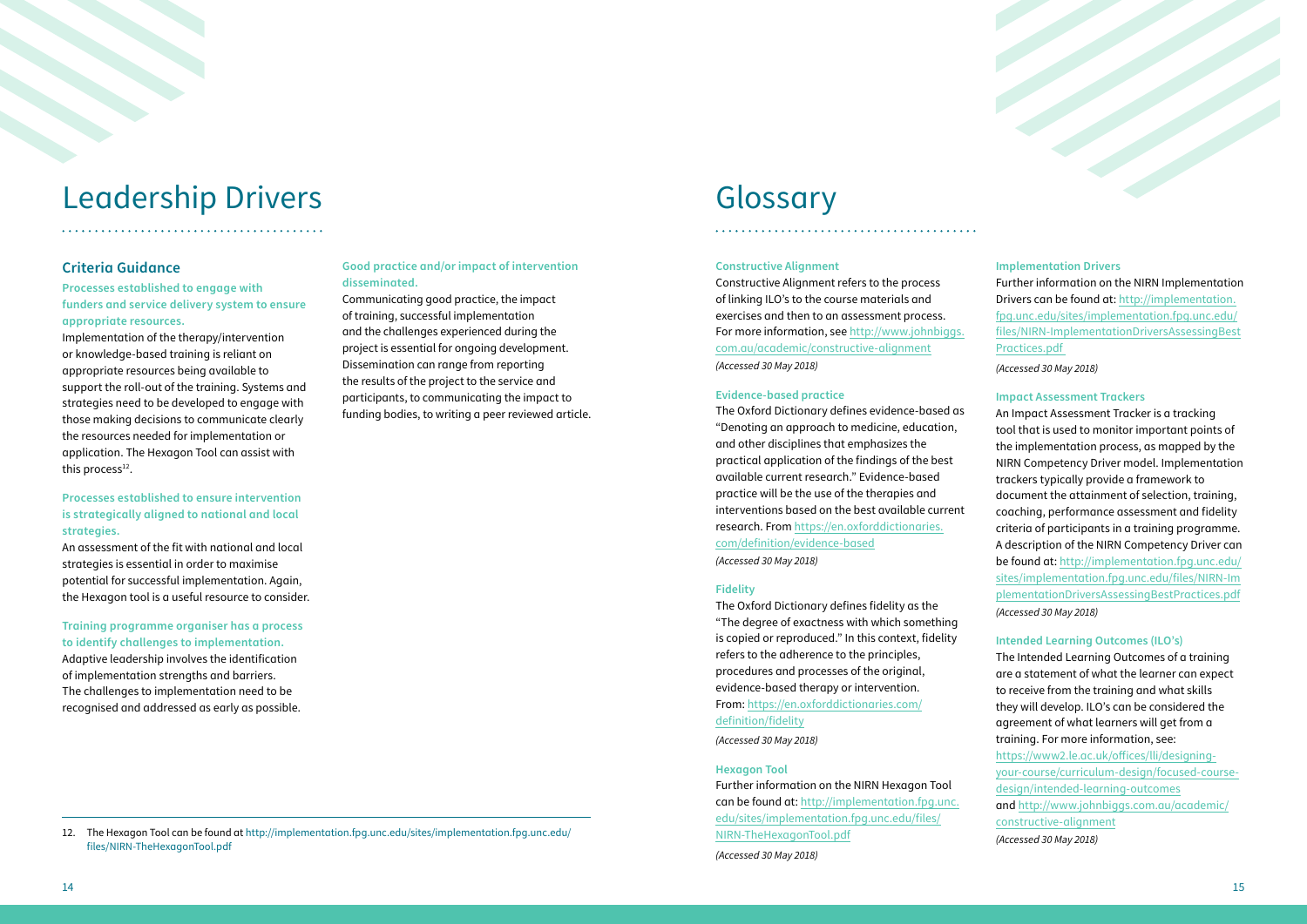### **National Implementation Research Network (NIRN)**

A full description of the NIRN model can be found on their website at: http://nirn.fpg.unc.edu *(Accessed 30 May 2018)*

### **The Psychological Therapies Matrix**

The Psychological Therapies Matrix is a NHS Education for Scotland guide to evidence-based psychological therapies and interventions across a range of categories. The Matrix can be found at: http://www.nes.scot.nhs.uk/education-andtraining/by-discipline/psychology/the-matrix- (2015)-a-guide-to-delivering-evidence-basedpsychological-therapies-in-scotland.aspx

*(Accessed 30 May 2018)*

### **Reliability**

The Oxford Dictionary defines reliability as, "The degree to which the result of a measurement, calculation, or specification can be depended on to be accurate. In relation to research studies, reliability refers to extent to which the same results can be expected if the research was repeated, reflecting the accuracy of the data. From https://en.oxforddictionaries. com/definition/reliability *(Accessed 30 May 2018)*

### **SCQF**

The Scottish Credit and Qualifications Framework provides a structure for identifying the educational level of the training provided, enhancing consistency in the descriptions of the level of training across providers. For more information, see: http://scqf.org.uk/media/1108/ scqf-a4-purple-leaflet-final-july-2014-web.pdf *(Accessed 30 May 2018)*

### **Technical Experts**

For more information on the NIRN description of technical experts, see: http://implementation. fpg.unc.edu/sites/implementation.fpg.unc.edu/ files/NIRN-ImplementationDriversAssessingBest Practices.pdf *(Accessed 30 May 2018)*

### **Usable Interventions**

For more information on the NIRN definition of usable interventions, see: http://implementation. fpg.unc.edu/sites/implementation.fpg.unc.edu/ files/AIHub-Handout10-UsableInterventions.pdf *(Accessed 30 May 2018)*

### **Validity**

The Oxford Dictionary defines validity as, "The quality of being logically or factually sound; soundness or cogency." When considering the validity of a research study, the question is the extent to which the study measures what it says it measures. From https://en.oxforddictionaries.com/definition/ validity *(Accessed 30 May 2018)*